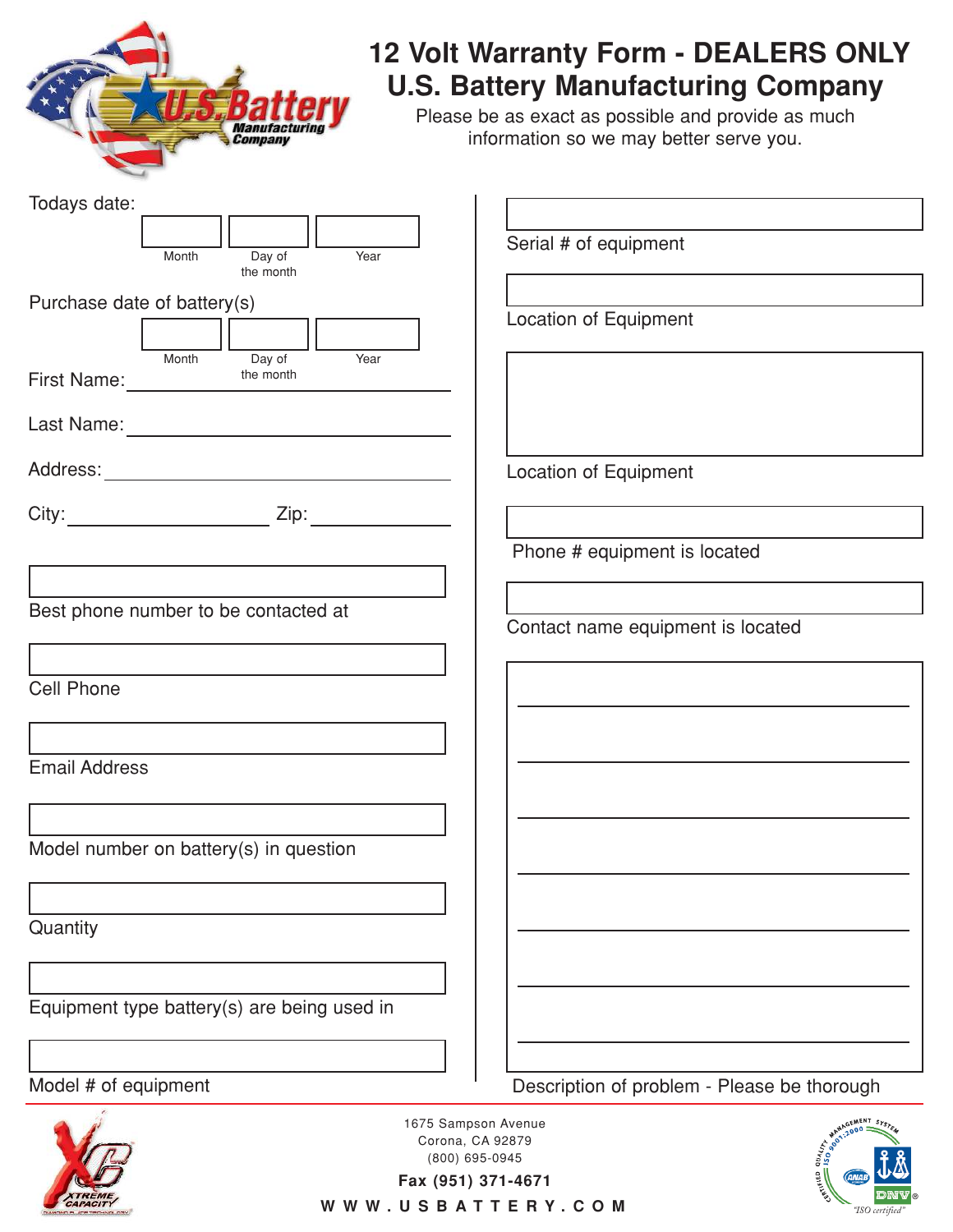

## **12 Volt Warranty Form - DEALERS ONLY U.S. Battery Manufacturing Company**

Please be as exact as possible and provide as much information so we may better serve you.

### **Notice To Customers**

Our warranty policy requires that you remove the battery(s) and take or ship them to the dealer designated by U.S. Battery. For an additional service charge, the dealer can arrange for removal, preparation and delivery to the dealer for evaluation.

### **Representative or Dealer**

Below is to be completed by U.S. Battery representative or Dealer

|     | <b>USB Distributor Assigned</b>                                                |
|-----|--------------------------------------------------------------------------------|
|     |                                                                                |
|     |                                                                                |
|     |                                                                                |
|     | Location                                                                       |
|     |                                                                                |
|     |                                                                                |
|     | <b>Contact Name</b>                                                            |
|     |                                                                                |
|     | Contact Phone #                                                                |
|     |                                                                                |
|     | Date Assigned:                                                                 |
|     |                                                                                |
|     | Month<br>Day of<br>Year<br>the month                                           |
|     | <b>Battery Diagnostic Procedures</b>                                           |
| 1.  | Check for obvious signs of damage to terminal,                                 |
| 2.) | container, cover, ect.<br>Check electrolyte levels and add water to just above |
|     | the tops of plates if necessary.                                               |
| 3.) | Fully charge battery per USB charging<br>recommendations.                      |

4.) Check open circuit voltage and specific gravity of all cells.

- 5.) If a load tester is available, load test at a discharged rate in amps approximately equal to the C/20 Ah capacity for ~15 seconds.\*
- **For example**, load test a US 200 XC at ~ 225 amps.

• If available, a 75 amp or 56 amp golf car battery tester may be used for golf car batteries. Serviceability is based on total runtime – generally >50% of published specification for the discharge rate.

• If battery is not fully charged, fully charge before load testing.

- 6.) Compare OCV, Sp. Gr., and 15 seconds load voltage load voltage to chart below.
- 7.) The 'Good' category indicates the battery is serviceable.
- 8.) The 'Defective or Abused' category indicates the battery is no longer serviceable and, if still within the USB warranty period, should be submitted for warranty adjustment and possible return for examination by U.S. Battery. Determination of whether the battery has a manufacturing defect or has been subjected to abuse generally requires more extensive testing and possibly teardown for failure mode analysis at the discretion of U.S. Battery.
- 9.) Batteries that fall within the 'gray areas' of the chart after fully charging, e.g. OVC between 4.30 volts and 6.15 volts or sp. gr. between 1.200 and 1.255 may have been subjected to continuous undercharge and may require multiple charge/discharge cycles to recover to a serviceable condition. This is considered abuse and the batteries are determined to be serviceable.



1675 Sampson Avenue Corona, CA 92879 (800) 695-0945

**®**

**Fax (951) 371-4671** WWW.USBATTERY.COM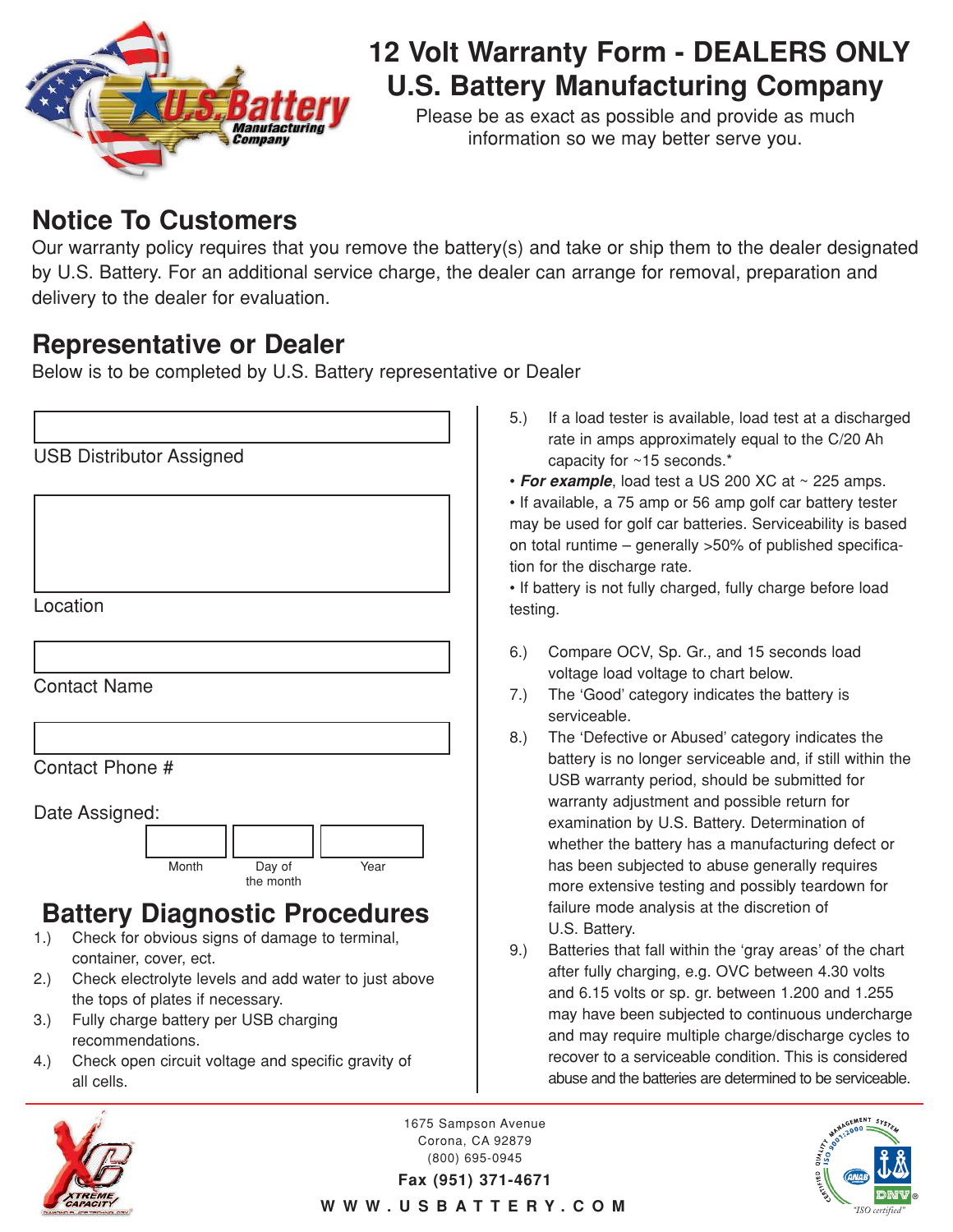**USB 12 Volt Battery Test Sheet** - Please be exact and thorough for each battery tested



Year **Ambient Temperature** 

MCU Data (if applicable)

#### **BATTERY # 1 RESULTS BELOW**

Date Code on battery (this is found near the + terminal)

Discharge Minutes/Voltage on battery #1

| Cell 1:                                 |  |
|-----------------------------------------|--|
| $\overline{\text{Cell 2:}}$             |  |
| $\overline{\overline{\text{Cell 3}}}$ : |  |
| $\overline{\overline{\text{Cell 4:}}}$  |  |
| $Cell 5$ :                              |  |
| $Cell 6$ :                              |  |

SG Before Charge on battery #1

| Cell 1:                                  |  |
|------------------------------------------|--|
| $\overline{\overline{\text{Cell 2}}}$ :  |  |
| Cell 3:                                  |  |
| $Cell 4$ :                               |  |
| $\overline{\overline{\text{Cell } 5}}$ : |  |
| $Cell 6$ :                               |  |

SG After Charge on battery #1

#### **BATTERY # 2 RESULTS BELOW**

Date Code on battery (this is found near the + terminal)

Discharge Minutes/Voltage on battery #2

Cell 1: Cell 2:

Cell 3:

Cell 4:

Cell 5:

Cell 6:

SG Before Charge on battery #2

| Cell 1: |  |
|---------|--|
| Cell 2: |  |
| Cell 3: |  |
| Cell 4: |  |
| Cell 5: |  |
| Cell 6: |  |
|         |  |

SG After Charge on battery #2

# **PLEASE FAX OR MAIL TO:**

U.S.Battery Manufacturing Company 1675 Sampson Avenue Corona, CA 92879 **Fax (951) 371-4671**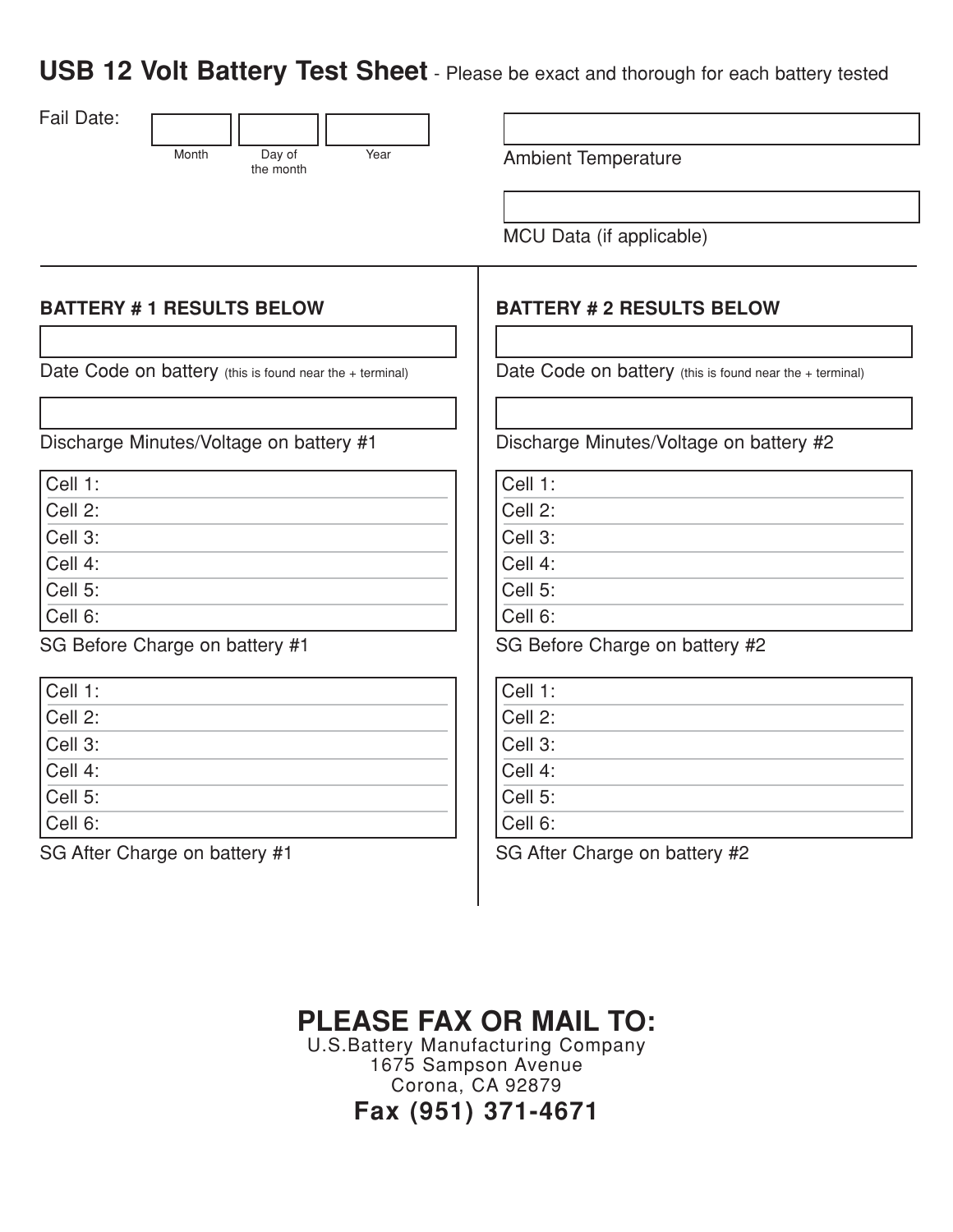**USB 12 Volt Battery Test Sheet** - Please be exact and thorough for each battery tested

| Fail Date:                                               |                             |                                                          |
|----------------------------------------------------------|-----------------------------|----------------------------------------------------------|
| Month                                                    | Year<br>Day of<br>the month | <b>Ambient Temperature</b>                               |
|                                                          |                             |                                                          |
|                                                          |                             | MCU Data (if applicable)                                 |
|                                                          |                             |                                                          |
|                                                          |                             |                                                          |
| <b>BATTERY #3 RESULTS BELOW</b>                          |                             | <b>BATTERY #4 RESULTS BELOW</b>                          |
|                                                          |                             |                                                          |
| Date Code on battery (this is found near the + terminal) |                             | Date Code on battery (this is found near the + terminal) |
|                                                          |                             |                                                          |
| Discharge Minutes/Voltage on battery #3                  |                             | Discharge Minutes/Voltage on battery #4                  |
|                                                          |                             |                                                          |
| Cell 1:                                                  |                             | Cell 1:                                                  |
| Cell 2:                                                  |                             | Cell 2:                                                  |
| Cell 3:                                                  |                             | Cell 3:                                                  |
| Cell 4:                                                  |                             | Cell 4:                                                  |
| Cell 5:                                                  |                             | Cell 5:                                                  |
| Cell 6:                                                  |                             | Cell 6:                                                  |
| SG Before Charge on battery #3                           |                             | SG Before Charge on battery #4                           |
| Cell 1:                                                  |                             | Cell 1:                                                  |
| Cell 2:                                                  |                             | Cell 2:                                                  |
| Cell 3:                                                  |                             | Cell 3:                                                  |
| Cell 4:                                                  |                             | Cell 4:                                                  |
| Cell 5:                                                  |                             | Cell 5:                                                  |
| Cell 6:                                                  |                             | Cell 6:                                                  |
|                                                          |                             |                                                          |

SG After Charge on battery #3

SG After Charge on battery #4

# **PLEASE FAX OR MAIL TO:**

U.S.Battery Manufacturing Company 1675 Sampson Avenue Corona, CA 92879 **Fax (951) 371-4671**